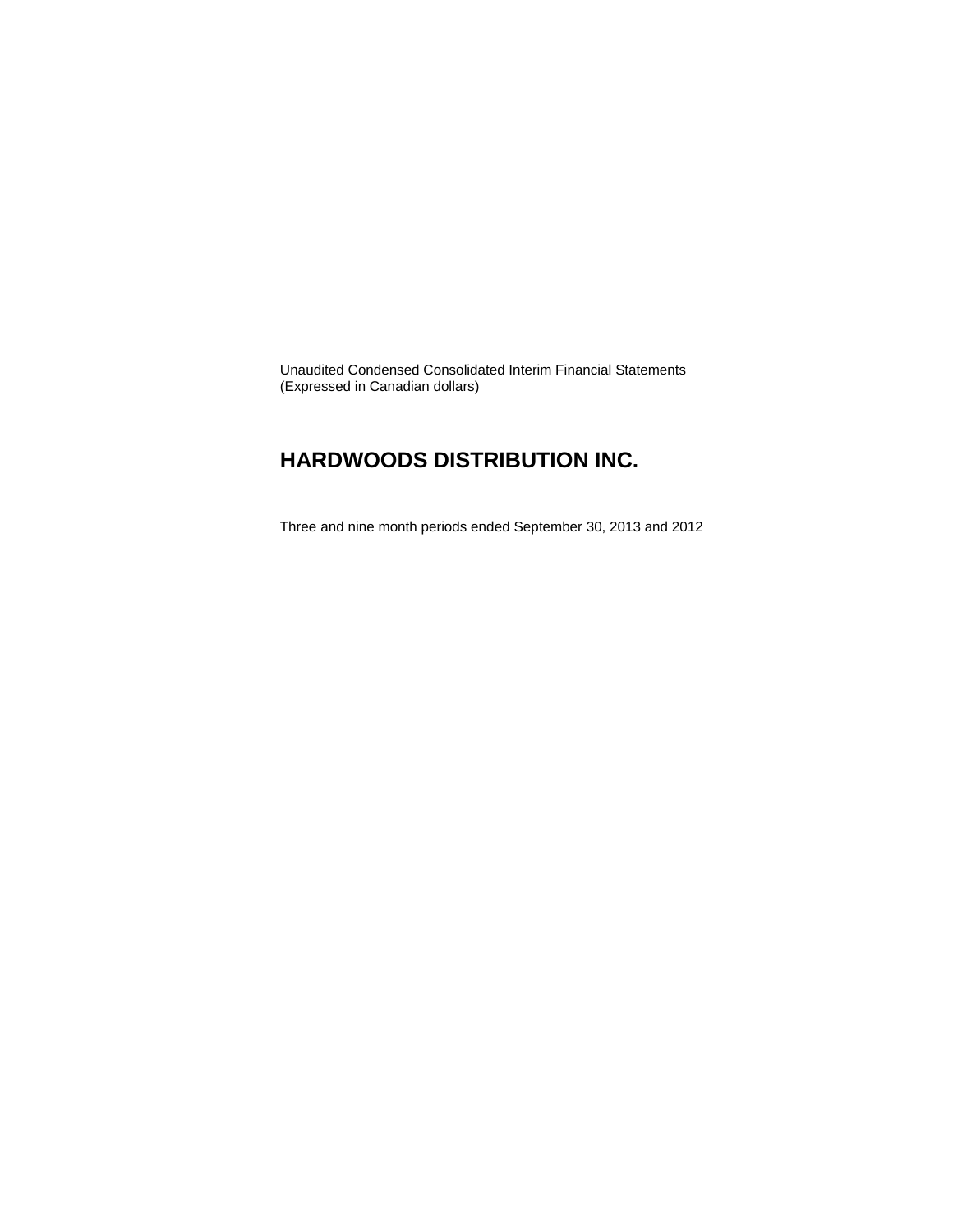Unaudited Condensed Consolidated Interim Statements of Financial Position (Expressed in thousands of Canadian dollars)

|                                            | <b>Note</b>    | September 30,<br>2013 | December 31,<br>2012 |
|--------------------------------------------|----------------|-----------------------|----------------------|
| <b>Assets</b>                              |                |                       |                      |
| Current assets:                            |                |                       |                      |
| Cash                                       |                | \$<br>16              | \$<br>94             |
| Accounts receivable                        | $\,6$          | 46,528                | 34,760               |
| Inventories                                | $\overline{7}$ | 70,153                | 51,116               |
| Prepaid expenses                           |                | 1,506                 | 1,023                |
| <b>Total current assets</b>                |                | 118,203               | 86,993               |
| Non-current assets:                        |                |                       |                      |
| Long-term receivables                      | 6              | 1,207                 | 1,208                |
| Property, plant and equipment              |                | 7,432                 | 6,492                |
| Deferred income taxes                      |                | 13,788                | 14,625               |
| Intangible asset                           |                | 14                    | 17                   |
| Total non-current assets                   |                | 22,441                | 22,342               |
| <b>Total assets</b>                        |                | \$<br>140,644         | \$<br>109,335        |
| Liabilities                                |                |                       |                      |
| <b>Current liabilities:</b>                |                |                       |                      |
| <b>Bank indebtedness</b>                   | 8              | \$<br>42,759          | \$<br>24,683         |
| Accounts payable and accrued liabilities   |                | 8,096                 | 6,667                |
| Income taxes payable                       |                | 590                   | 211                  |
| Provisions                                 |                | 26                    | 6                    |
| Finance lease obligation                   | 9(a)           | 819                   | 697                  |
| Dividend payable                           | 5              | 574                   | 492                  |
| <b>Total current liabilities</b>           |                | 52,864                | 32,756               |
| Non-current liabilities:                   |                |                       |                      |
| Finance lease obligation                   | 9(a)           | 940                   | 567                  |
| <b>Total liabilities</b>                   |                | 53,804                | 33,323               |
| Shareholders' equity                       |                |                       |                      |
| Share capital                              | 10(a)          | 44,762                | 44,762               |
| Contributed surplus                        |                | 105,214               | 104,903              |
| Deficit                                    |                | (62, 832)             | (71, 803)            |
| Accumulated other comprehensive loss       |                | (304)                 | (1, 850)             |
| Shareholders' equity                       |                | 86,840                | 76,012               |
| Total shareholders' equity and liabilities |                | \$<br>140,644         | \$<br>109,335        |
|                                            |                |                       |                      |

Contingencies (note 14)

The accompanying notes are an integral part of these condensed consolidated interim financial statements.

Approved on behalf of the board of directors:

**(Signed) GRAHAM M. WILSON** Director **(Signed) TERRY M. HOLLAND** Director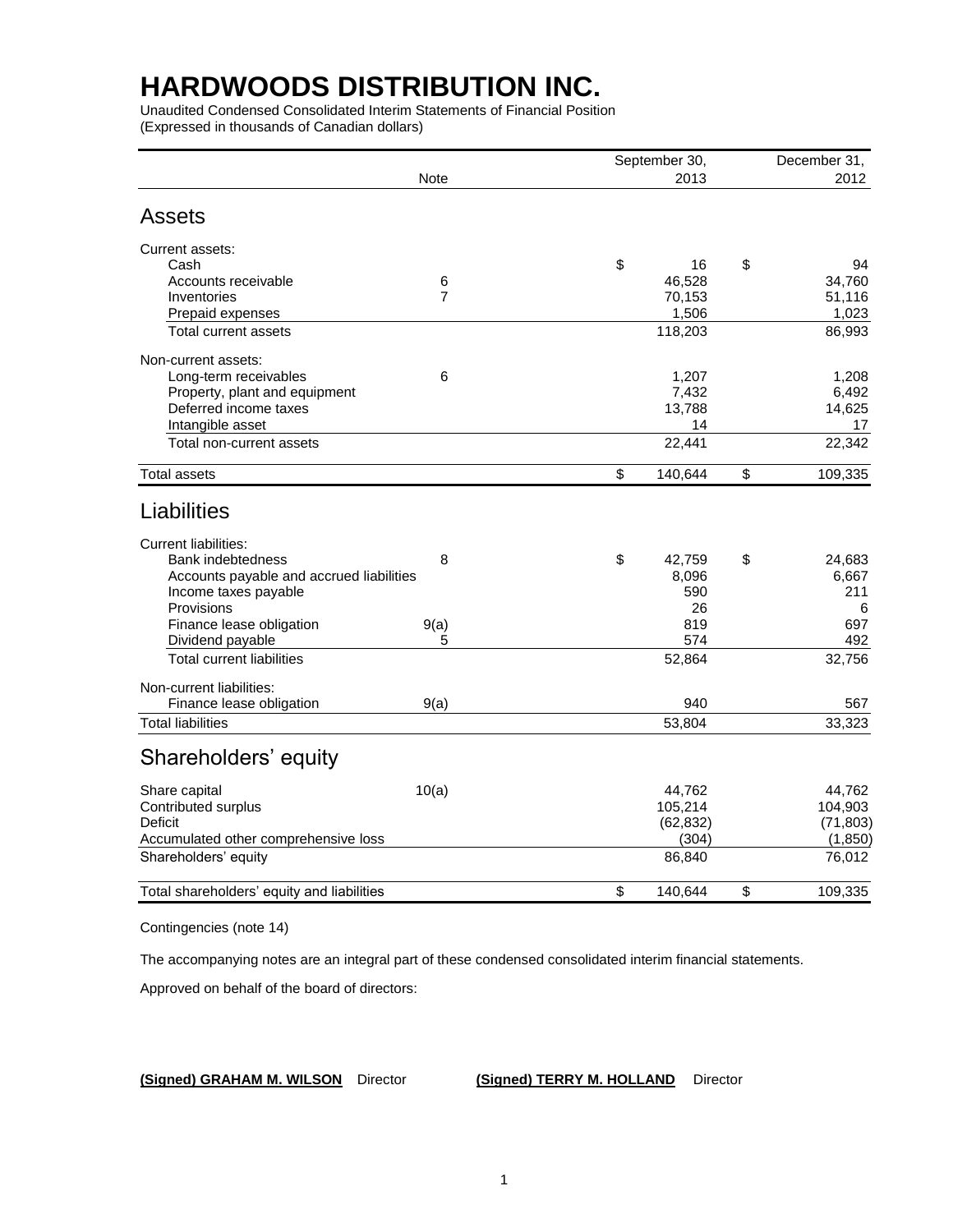Unaudited Condensed Consolidated Statements of Comprehensive Income (Loss) (Expressed in thousands of Canadian dollars)

|                                                                                           |                |          | Three months          |          | Three months        |          | Nine months           |          | Nine months          |
|-------------------------------------------------------------------------------------------|----------------|----------|-----------------------|----------|---------------------|----------|-----------------------|----------|----------------------|
|                                                                                           |                |          | ended                 |          | ended               |          | ended                 |          | ended                |
|                                                                                           |                |          | September 30,         |          | September 30,       |          | September 30,         |          | September 30,        |
| Note                                                                                      |                |          | 2013                  |          | 2012                |          | 2013                  |          | 2012                 |
| Sales                                                                                     |                | \$       | 97,546                | \$       | 79,862              | \$       | 280,146               | \$       | 231,954              |
| Cost of sales                                                                             | $\overline{7}$ |          | (79, 899)             |          | (65, 814)           |          | (228, 518)            |          | (190, 902)           |
| Gross profit                                                                              |                |          | 17,647                |          | 14,048              |          | 51,628                |          | 41,052               |
| Operating expenses:                                                                       |                |          |                       |          |                     |          |                       |          |                      |
| Selling and distribution<br>Administration                                                |                |          | (10, 614)<br>(2, 139) |          | (8,894)<br>(2, 153) |          | (28, 957)<br>(6, 565) |          | (25, 438)<br>(6,600) |
|                                                                                           |                |          | (12, 753)             |          | (11, 047)           |          | (35, 522)             |          | (32, 038)            |
| Profit from operating activities                                                          |                |          | 4,894                 |          | 3,001               |          | 16,106                |          | 9,014                |
| Finance expense                                                                           | 11             |          | (504)                 |          | (686)               |          | (860)                 |          | (1,088)              |
| Finance income                                                                            | 11             |          | 132                   |          | 112                 |          | 757                   |          | 309                  |
| Net finance costs                                                                         |                |          | (372)                 |          | (574)               |          | (103)                 |          | (779)                |
| Profit before income taxes                                                                |                |          | 4,522                 |          | 2,427               |          | 16,003                |          | 8,235                |
| Income tax expense:                                                                       |                |          |                       |          |                     |          |                       |          |                      |
| Current<br>Deferred                                                                       |                |          | (970)<br>(443)        |          | (457)<br>(706)      |          | (4,203)<br>(1, 108)   |          | (1, 338)<br>(2,031)  |
|                                                                                           |                |          | (1, 413)              |          | (1, 163)            |          | (5,311)               |          | (3, 369)             |
| Profit for the period                                                                     |                |          | 3,109                 |          | 1,264               |          | 10,692                |          | 4,866                |
| Other comprehensive income (loss):<br>Exchange differences translating foreign operations |                |          | (1, 122)              |          | (1, 347)            |          | 1,546                 |          | (1, 288)             |
| Total comprehensive income (loss) for the period                                          |                | \$       | 1,987                 | \$       | (83)                | \$       | 12,238                | \$       | 3,578                |
|                                                                                           |                |          |                       |          |                     |          |                       |          |                      |
| Basic profit per share<br>Diluted profit per share                                        | 10(c)          | \$<br>\$ | 0.19<br>0.19          | \$<br>\$ | 0.08<br>0.08        | \$<br>\$ | 0.65<br>0.64          | \$<br>\$ | 0.30<br>0.30         |

The accompanying notes are an integral part of these condensed consolidated interim financial statements.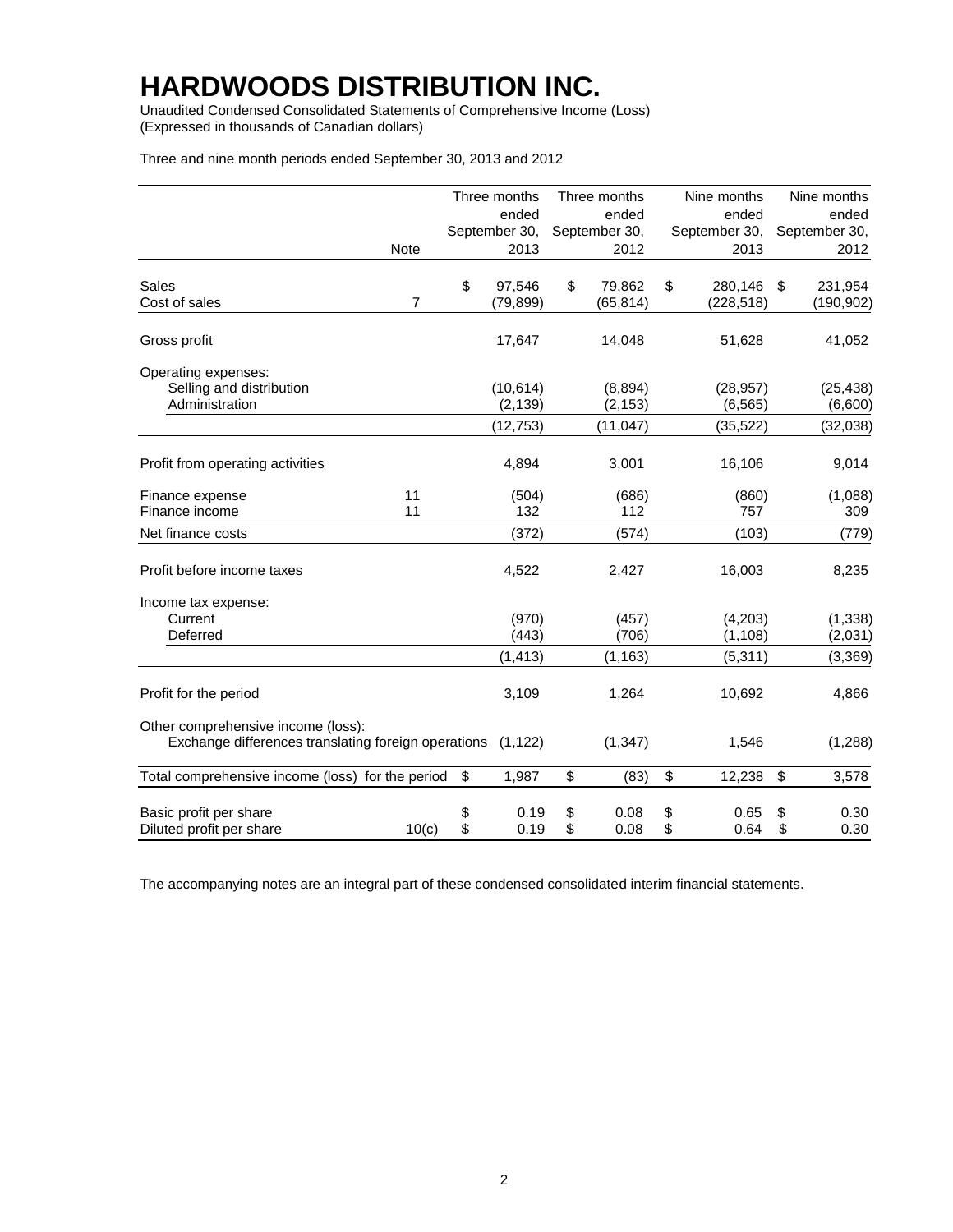Unaudited Condensed Consolidated Statements of Changes in Shareholders' Equity (Expressed in thousands of Canadian dollars)

Nine month periods ended September 30, 2013 and 2012

|                                                        |       |          |             | Accumulated other<br>comprehensive |     |                |    |          |
|--------------------------------------------------------|-------|----------|-------------|------------------------------------|-----|----------------|----|----------|
|                                                        |       | Share    | Contributed | loss -                             |     |                |    |          |
|                                                        | Note  | capital  | surplus     | translation reserve                |     | <b>Deficit</b> |    | Total    |
| Balance at January 1, 2012<br>Share based compensation |       | \$44,061 | \$105,097   | \$<br>(1,063)                      | \$. | (76, 196)      | S  | 71,899   |
| expense for the period                                 | 10(b) |          | 339         |                                    |     |                |    | 339      |
| Shares issued pursuant to LTIP                         |       | 163      | (163)       |                                    |     |                |    |          |
| Profit for the period                                  |       |          |             |                                    |     | 4,866          |    | 4,866    |
| Dividends declared                                     |       |          |             |                                    |     | (1, 294)       |    | (1, 294) |
| Translation of foreign operations                      |       |          |             | (1, 288)                           |     |                |    | (1,288)  |
| Balance at September 30, 2012                          |       | \$44,224 | \$105,273   | \$<br>(2, 351)                     |     | (72, 624)      | S. | 74,522   |
|                                                        |       |          |             |                                    |     |                |    |          |
| Balance at January 1, 2013<br>Share based compensation |       | \$44,762 | \$104,903   | \$<br>(1, 850)                     | \$. | (71, 803)      | \$ | 76,012   |
| expense for the period                                 | 10(b) |          | 311         |                                    |     |                |    | 311      |
| Shares issued pursuant to LTIP                         |       |          |             |                                    |     |                |    |          |
| Profit for the period                                  |       |          |             |                                    |     | 10,692         |    | 10,692   |
| Dividends declared                                     |       |          |             |                                    |     | (1,721)        |    | (1,721)  |
| Translation of foreign operations                      |       |          |             | 1,546                              |     |                |    | 1,546    |
| Balance at September 30, 2013                          |       | \$44,762 | \$105,214   | (304)                              |     | (62, 832)      | \$ | 86,840   |

The accompanying notes are an integral part of the condensed consolidated interim financial statements.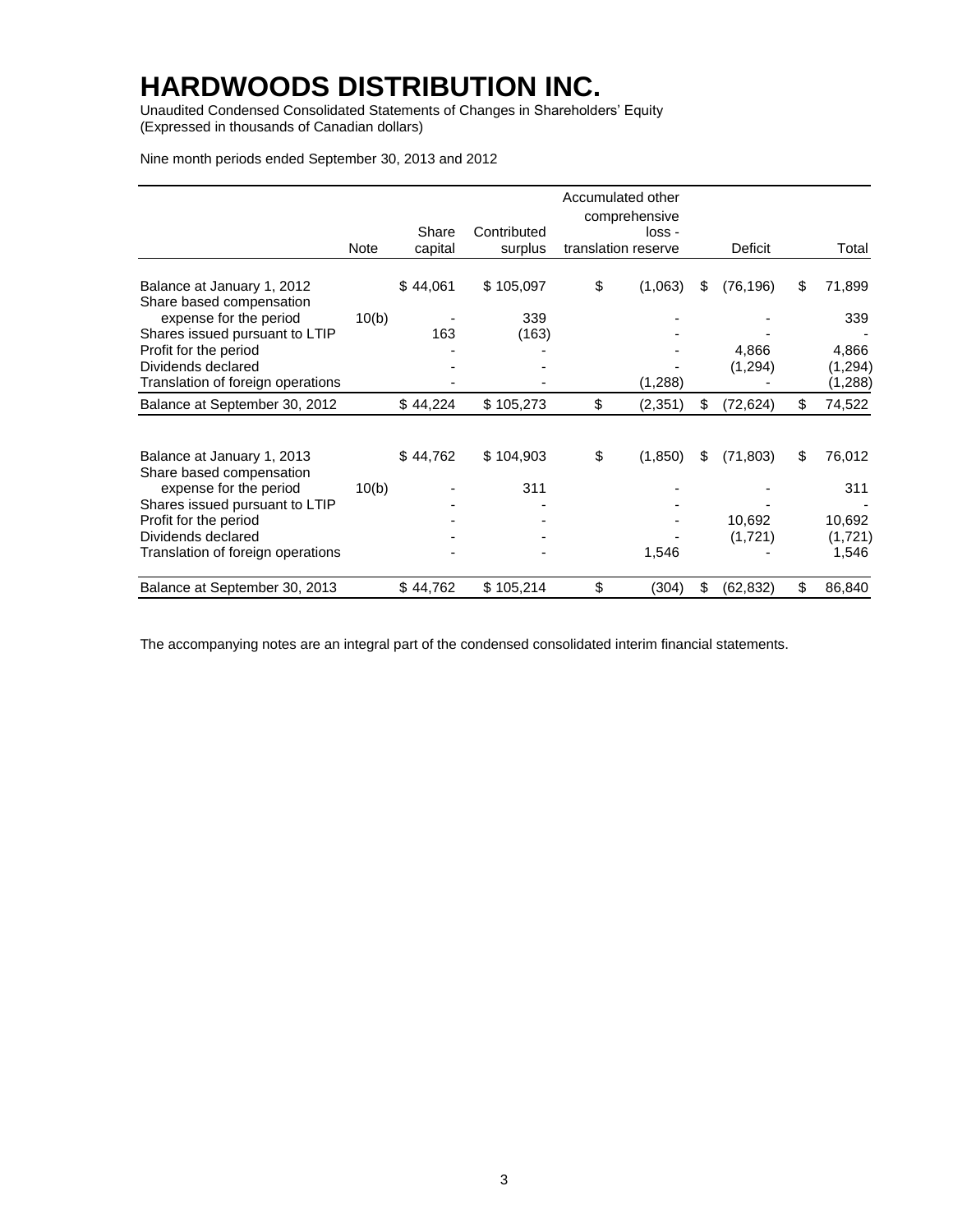Unaudited Condensed Consolidated Statements of Cash Flows (Expressed in thousands of Canadian dollars)

Three and nine month periods ended September 30, 2013 and 2012

|                                                     | Three months  | Three months  | Nine months  | Nine months                 |
|-----------------------------------------------------|---------------|---------------|--------------|-----------------------------|
|                                                     | ended         | ended         | ended        | ended                       |
|                                                     | September 30, | September 30, |              | September 30, September 30, |
| Note                                                | 2013          | 2012          | 2013         | 2012                        |
| Cash flow from operating activities:                |               |               |              |                             |
| Profit for the period                               | \$<br>3,109   | \$<br>1,264   | \$<br>10,692 | \$<br>4,866                 |
| Adjustments for:                                    |               |               |              |                             |
| Depreciation                                        | 375           | 312           | 1,046        | 926                         |
| Gain on sale of                                     |               |               |              |                             |
| property, plant and equipment                       | (3)           | (2)           | (78)         | (39)                        |
| Non-cash employee incentive program 10(b)           | 112           | 125           | 311          | 339                         |
| Income tax expense                                  | 1,413         | 1,163         | 5,311        | 3,369                       |
| 11<br>Net finance costs                             | 372           | 574           | 103          | 779                         |
| Interest received                                   | 127           | 106           | 362          | 299                         |
| Interest paid                                       | (328)         | (230)         | (836)        | (618)                       |
| Income taxes paid                                   | (1, 845)      | (1,034)       | (3,841)      | (1, 142)                    |
|                                                     | 3,332         | 2,278         | 13,070       | 8,779                       |
| Changes in non-cash working capital:                |               |               |              |                             |
| Accounts receivable                                 | 2,325         | (407)         | (11,072)     | (9, 441)                    |
| Inventories                                         | (2, 214)      | (4,018)       | (14, 658)    | (9,923)                     |
| Prepaid expenses                                    | (675)         | 218           | (456)        | (296)                       |
| Provisions                                          | 26            | (9)           | 19           | (4)                         |
| Accounts payable and accrued liabilities            | 555           | 330           | 1,242        | 2,547                       |
|                                                     | 17            | (3,886)       | (24, 925)    | (17, 117)                   |
| Net cash provided by (used in) operating activities | 3,349         | (1,608)       | (11, 855)    | (8, 338)                    |
| Cash flow from financing activities:                |               |               |              |                             |
| Increase in bank indebtedness                       | (2,338)       | 2,302         | 17,307       | 9,643                       |
| Principle payments on finance lease obligation      | (200)         | (186)         | (574)        | (555)                       |
| Dividends paid to shareholders                      | (573)         | (486)         | (1,639)      | (1, 131)                    |
| Net cash provided by (used in) financing activities | (3, 111)      | 1,630         | 15,094       | 7,957                       |
| Cash flow from investing activities:                |               |               |              |                             |
| Additions to property, plant and equipment          | (358)         | (412)         | (779)        | (760)                       |
| Proceeds on disposal of                             |               |               |              |                             |
| property, plant and equipment                       | 33            | 36            | 187          | 119                         |
| <b>Business acquisition</b><br>4                    |               |               | (2,984)      |                             |
| Payments received on long-term receivables          | 92            | 358           | 259          | 695                         |
| Net cash provided by (used in)                      |               |               |              |                             |
| investing activities                                | (233)         | (18)          | (3, 317)     | 54                          |
|                                                     |               |               |              |                             |
| Increase (decrease) in cash                         | 5             | 4             | (78)         | (327)                       |
| Cash, beginning of period                           | 11            | 61            | 94           | 392                         |
| Cash, end of period                                 | \$<br>16      | \$<br>65      | \$<br>16     | \$<br>65                    |

The accompanying notes are an integral part of the condensed consolidated interim financial statements.

Supplementary information:

| Transfer of accounts receivable to long-term customer notes |  |  |  |
|-------------------------------------------------------------|--|--|--|
| receivable, being a non-cash transaction                    |  |  |  |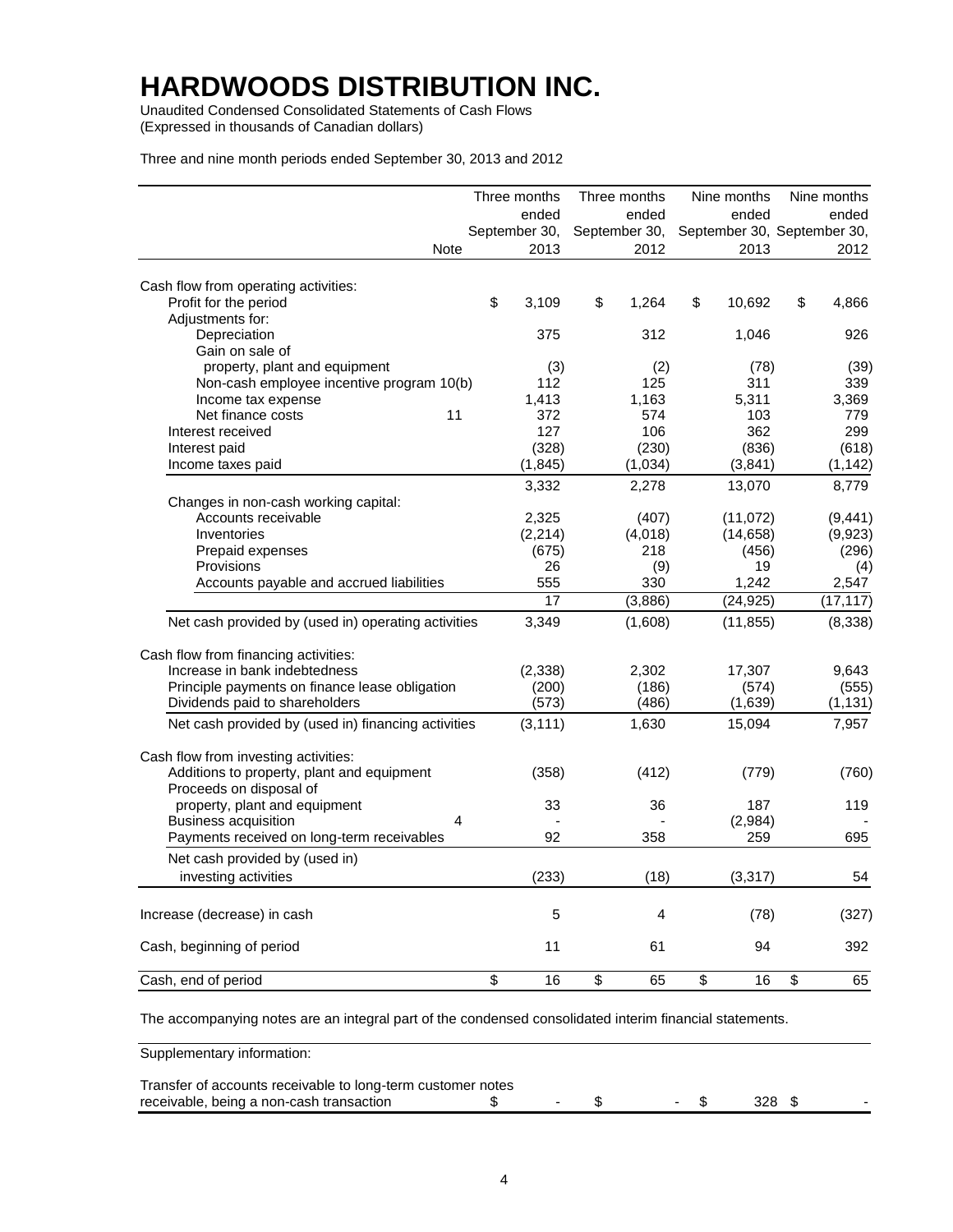Notes to Unaudited Condensed Consolidated Interim Financial Statements (Tabular amounts expressed in thousands of Canadian dollars)

Three and nine month periods ended September 30, 2013 and 2012

#### **1. Nature of operations:**

Hardwoods Distribution Inc. (the "Company") is incorporated under the Canada Business Corporations Act trading on the Toronto Stock Exchange under the symbol "HWD." Subsidiaries of the Company operate a network of 32 distribution centers in Canada and the US engaged in the wholesale distribution of hardwood lumber and related sheet goods and specialty products.

#### **2. Basis of preparation:**

(a) Statement of compliance:

These condensed consolidated interim financial statements of the Company have been prepared in accordance with International Accounting Standards ("IAS 34") "Interim Financial Reporting". The disclosures contained in these condensed consolidated interim financial statements do not include all of the requirements of International Financial Reporting Standards ("IFRS") for annual financial statements, and accordingly, these condensed consolidated interim financial statements should be read in conjunction with the annual consolidated financial statements for the year ended December 31, 2012.

The condensed consolidated interim financial statements were authorized for issue by the Board of Directors on November 14, 2013.

(b) Basis of measurement:

These condensed consolidated interim financial statements have been prepared on the historical cost basis.

(c) Functional and presentation currency:

These condensed consolidated interim financial statements are presented in Canadian dollars, which is the Company's functional currency. All financial information presented in the interim financial statements, with the exception of per share amounts, has been rounded to the nearest thousand dollar.

(d) Use of estimates and judgment:

The preparation of financial statements in accordance with IFRS requires management to make judgments, estimates and assumptions that affect the application of accounting policies and the reported amounts of assets and liabilities at the date of the financial statements and the reported amounts of revenue and expenses during the reporting period. Actual amounts may differ from the estimates applied in the preparation of these financial statements.

Estimates and underlying assumptions are reviewed on an ongoing basis. Revisions to accounting estimates are recognized in the period in which the estimates are revised and in any future periods affected. In preparing these condensed consolidated interim financial statements, the significant judgments made by management in applying the Company's accounting policies and the key sources of estimation uncertainty are consistent with those disclosed in the Company's annual audited consolidated financial statements for the year ended December 31, 2012. An additional area of estimate uncertainty arising during the quarter ended June 30, 2013 related to the estimate of fair values and pro-forma sales and profit associated with the Olam Wood Products business acquisition (note 4).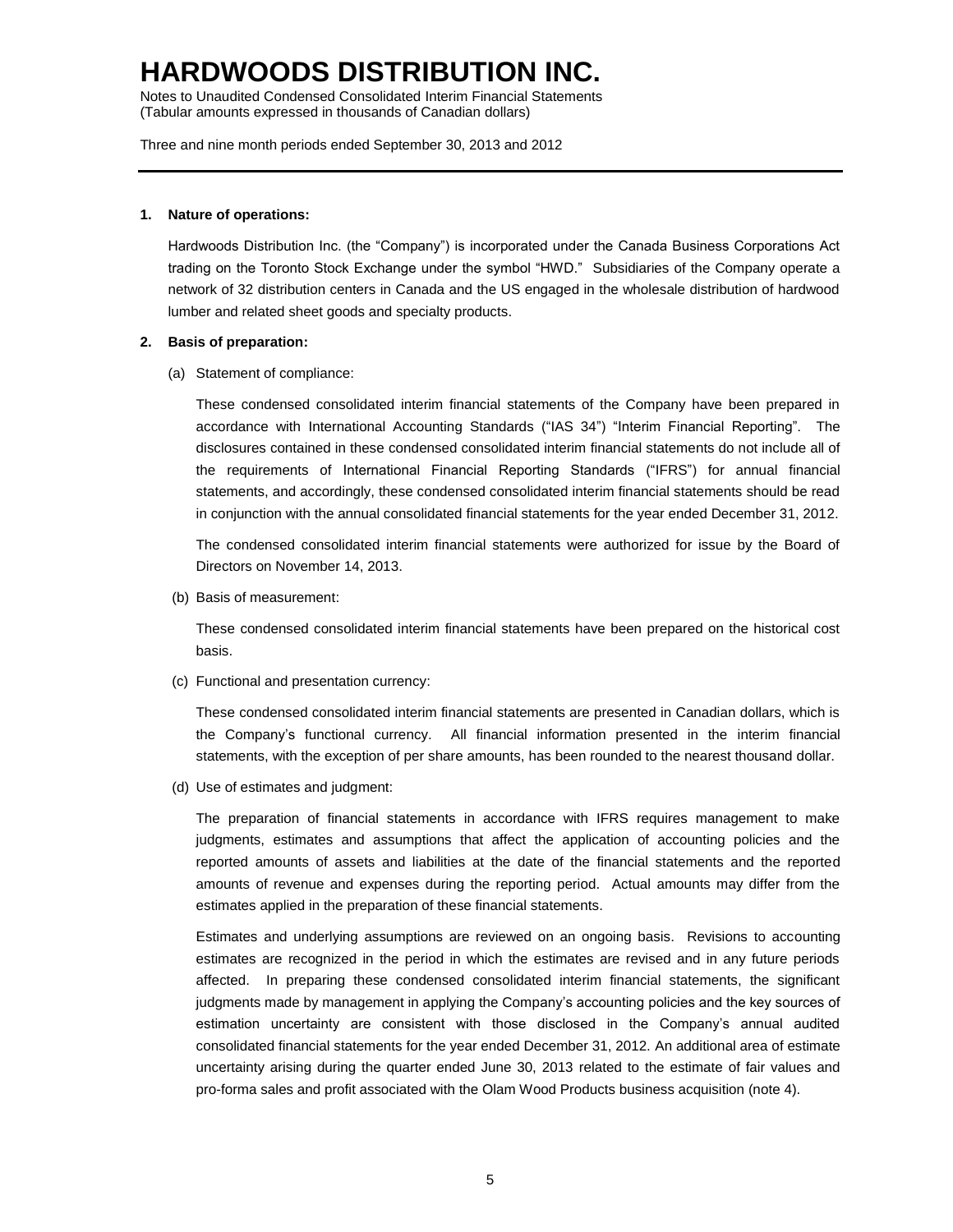Notes to Unaudited Condensed Consolidated Interim Financial Statements (Tabular amounts expressed in thousands of Canadian dollars)

Three and nine month periods ended September 30, 2013 and 2012

#### **3. Significant accounting policies:**

The significant accounting policies that have been used in the preparation of these condensed consolidated interim financial statements are summarized in the Company's annual financial statements for the year ended December 31, 2012, except as described in note 3(a).

(a) Newly adopted accounting policies:

The Company has adopted the following new IFRS standards, along with any consequential amendments, effective January 1, 2013. These changes were made in accordance with the applicable transitional provisions.

Several other new standards and amendments came into effect on January 1, 2013; however, they do not impact the condensed consolidated interim financial statements and are not anticipated to impact the Company's annual consolidated financial statements.

The nature and impact of each new standard and amendment applicable to the Company are described below:

### *IAS 1 Presentation of items of other comprehensive income (Amendment)*

The amendments to IAS 1 introduce a grouping of items presented in other comprehensive income (OCI). Items that could be reclassified to profit or loss at a future point in time shall be presented separately from items that will never be reclassified. This amendment has no impact on the Company's presentation as the components of OCI pertain only to gains or losses arising on the translation of foreign operations, for which the cumulative exchange differences would be reclassified to profit or loss on disposal of the foreign operation.

### *IFRS 10 Consolidated Financial Statements*

In May 2011, the IASB issued IFRS 10, *Consolidated Financial Statements,* to replace IAS 27, *Consolidated and Separate Financial Statements,* and SIC 12, *Consolidation – Special Purpose Entities*. The new consolidation standard changes the definition of control so that the same criteria apply to all entities, both operating and special purpose entities, to determine control. The revised definition focuses on the need to have both power and variable returns before control is present. The adoption of IFRS 10 did not result in any change in the consolidation status of any of the Company's subsidiaries.

#### *IFRS 11 Joint Arrangements*

In May 2011, the IASB issued IFRS 11, *Joint Arrangements*, to replace IAS 31, *Interests in Joint Ventures*. The new standard defines two types of arrangements: Joint Operations and Joint Ventures. The focus of the standard is to reflect the rights and obligations of the parties involved in the joint arrangement, regardless of whether the joint arrangement operates through a separate legal entity. Joint arrangements that are classified as joint ventures are accounted for using the equity method of accounting. Joint arrangements that are classified as joint operations require the venturers to recognize the individual assets, liabilities, revenues and expenses to which they have legal rights or are responsible. The adoption of IFRS 11 did not result in any changes to the Company's condensed consolidated interim financial statements as the Company has no joint arrangements.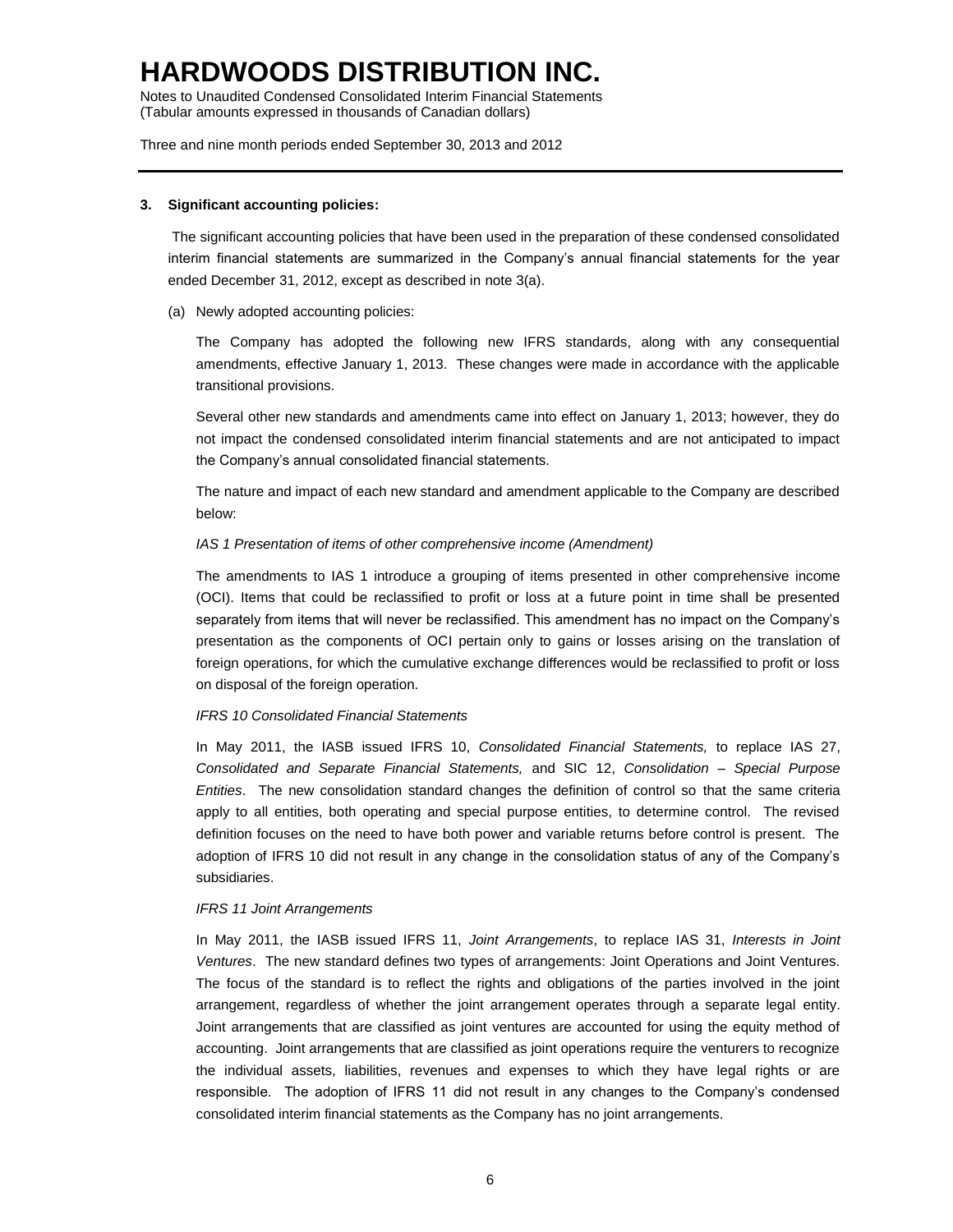Notes to Unaudited Condensed Consolidated Interim Financial Statements (Tabular amounts expressed in thousands of Canadian dollars)

Three and nine month periods ended September 30, 2013 and 2012

### **3. Significant accounting policies (continued):**

#### *IFRS 12 Disclosure of Interests in Other Entities*

In May 2011, the IASB issued IFRS 12, *Disclosure of Interests in Other Entities*, to create a comprehensive disclosure standard to address the requirements for subsidiaries, joint arrangements and associates including the reporting entity's involvement with other entities. It also includes the disclosure requirements for unconsolidated structured entities (i.e. special purpose entities). The Company has adopted IFRS 12 effective January 1, 2013. The adoption of IFRS 12 may result in incremental disclosures in the Company's annual consolidated financial statements.

#### *IFRS 13 Fair Value Measurement*

In May 2011, the IASB issued IFRS 13, *Fair Value Measurement,* as a single source of guidance for all fair value measurements required by IFRS to reduce the complexity and improve consistency across its application. The standard provides a definition of fair value and guidance on how to measure fair value as well as a requirement for enhanced disclosures. The Company has adopted IFRS 13 on a prospective basis effective January 1, 2013.

Fair value is defined by IFRS 13 as the price that would be received to sell an asset or paid to transfer a liability in an orderly transaction between market participants at the measurement date.

The fair value hierarchy establishes three levels to classify the inputs to valuation techniques used to estimate fair value. These levels are defined as follows:

- Level 1 inputs are quoted prices (unadjusted) in active markets for identical assets or liabilities.
- Level 2 inputs are quoted prices in markets that are not active, quoted prices for similar assets or liabilities in active markets, inputs other than quoted prices that are observable in an active market for the asset or liability (e.g. volatility measurements used to value option contracts), or inputs that are derived principally from or corroborated by observable market data or other means.
- Level 3 inputs are unobservable and therefore supported by little or no market activity.

The fair value hierarchy gives the highest priority to Level 1 inputs and the lowest priority to Level 3 inputs. The Company does not have any financial assets or liabilities measured and recorded in the statement of financial position at fair value, in accordance with the fair value hierarchy, at either September 30, 2013 or December 31, 2012.

The adoption of IFRS 13 will result in incremental disclosures to the annual consolidated financial statements.

The Company has not early adopted any other standards, interpretations or amendments in the condensed consolidated interim financial statements that have been issued, but are not yet effective.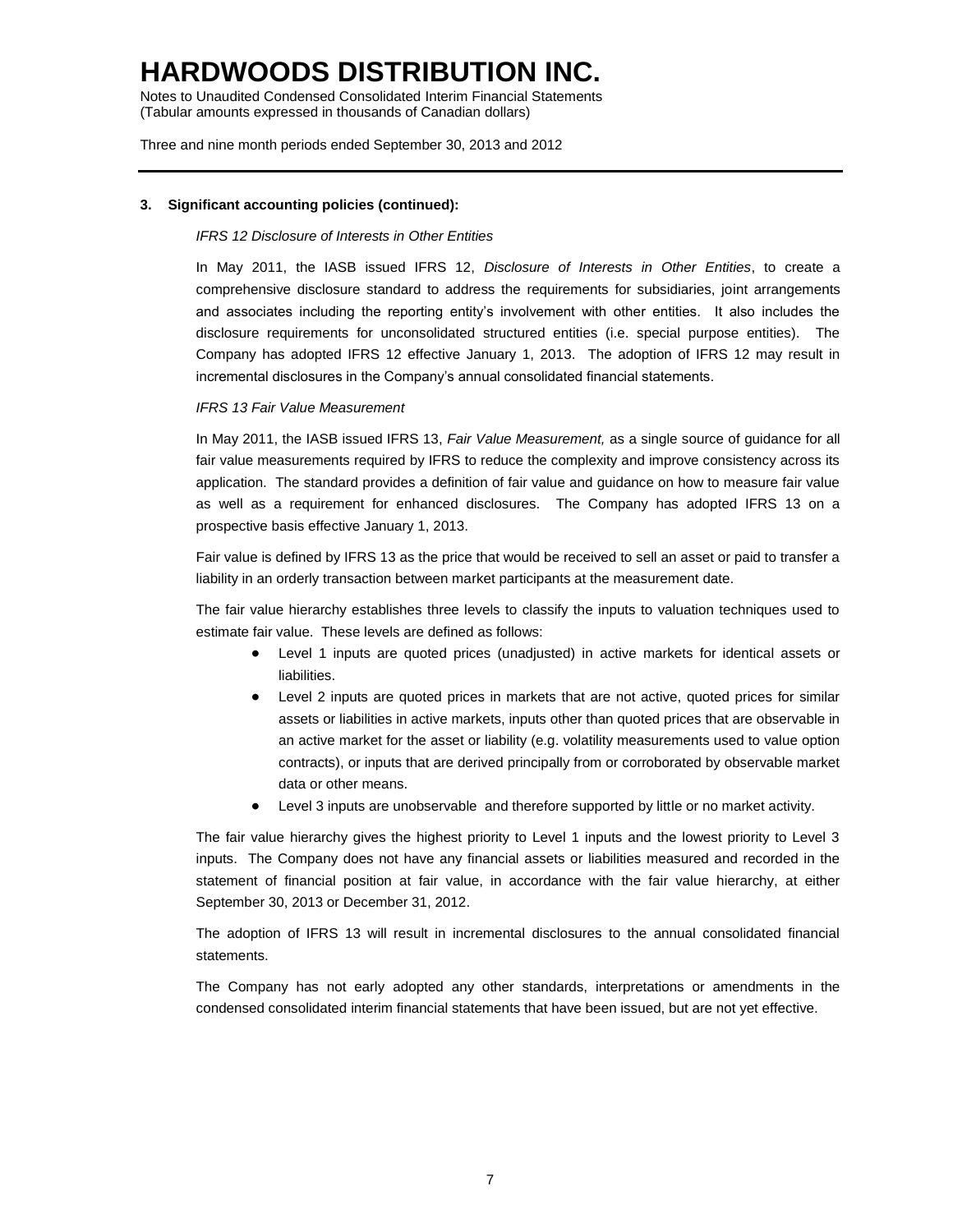Notes to Unaudited Condensed Consolidated Interim Financial Statements (Tabular amounts expressed in thousands of Canadian dollars)

Three and nine month periods ended September 30, 2013 and 2012

### **4. Business acquisition:**

On May 31, 2013 a subsidiary of the Company purchased certain assets of Olam Wood Products ("OWP") with the intention to continue operations of the business. OWP is an importer of high quality tropical lumber and decking material from Africa and South America for resale to industrial customers and wholesale distributors located in North America. OWP conducts business in Leland, North Carolina. The Company purchased the inventory and property, plant and equipment of OWP for cash consideration of \$3.0 million (US\$2.9 million) and hired OWP's employees to continue operating the business.

The acquisition has been accounted for as a business combination. The allocation of purchase price to identified assets acquired is as follows:

| Inventory                     | ጦ<br>J | 2.911 |
|-------------------------------|--------|-------|
| Property, plant and equipment |        | 73    |
| Cash paid                     | J      | 2.984 |

As part of the acquisition, the building has been leased from the previous landlord at market rates. Liabilities were not assumed.

Had the acquisition occurred on January 1, 2013 management estimated that the Company's consolidated sales would have been approximately \$281.6 million and profit would have been approximately \$10.7 million for the nine month period ended September 30, 2013. Sales included in these condensed consolidated interim financial statements for the period from June 1 to September 30, 2013 for OWP were \$1.2 million. There was no material impact on profit in the period arising from the OWP acquisition.

### **5. Capital management:**

The Company's policy is to maintain a strong capital base so as to maintain investor, creditor and market confidence and to sustain future development of the business. The Company considers its capital to be bank indebtedness (net of cash) and shareholders' equity. The Company's capitalization is as follows:

|                                                                               | September 30,<br>2013          |    |                          |  |  |
|-------------------------------------------------------------------------------|--------------------------------|----|--------------------------|--|--|
| Cash and cash equivalents<br><b>Bank indebtedness</b><br>Shareholder's equity | \$<br>(16)<br>42.759<br>86,840 | \$ | (94)<br>24,683<br>76,012 |  |  |
| Total capitalization                                                          | 129.583                        |    | 100,601                  |  |  |

The terms of the Company's US and Canadian credit facilities are described in note 8. The terms of the agreements with the Company's lenders provide that distributions cannot be made by its subsidiaries in the event that its subsidiaries do not meet certain credit ratios. The Company's operating subsidiaries were compliant with all required credit ratios under the US and Canadian credit facilities as at September 30, 2013 and December 31, 2012, and accordingly there were no restrictions on distributions arising from compliance with financial covenants.

Dividends are one way the Company manages its capital. Dividends are declared having given consideration to a variety of factors including the outlook for the business and financial leverage. There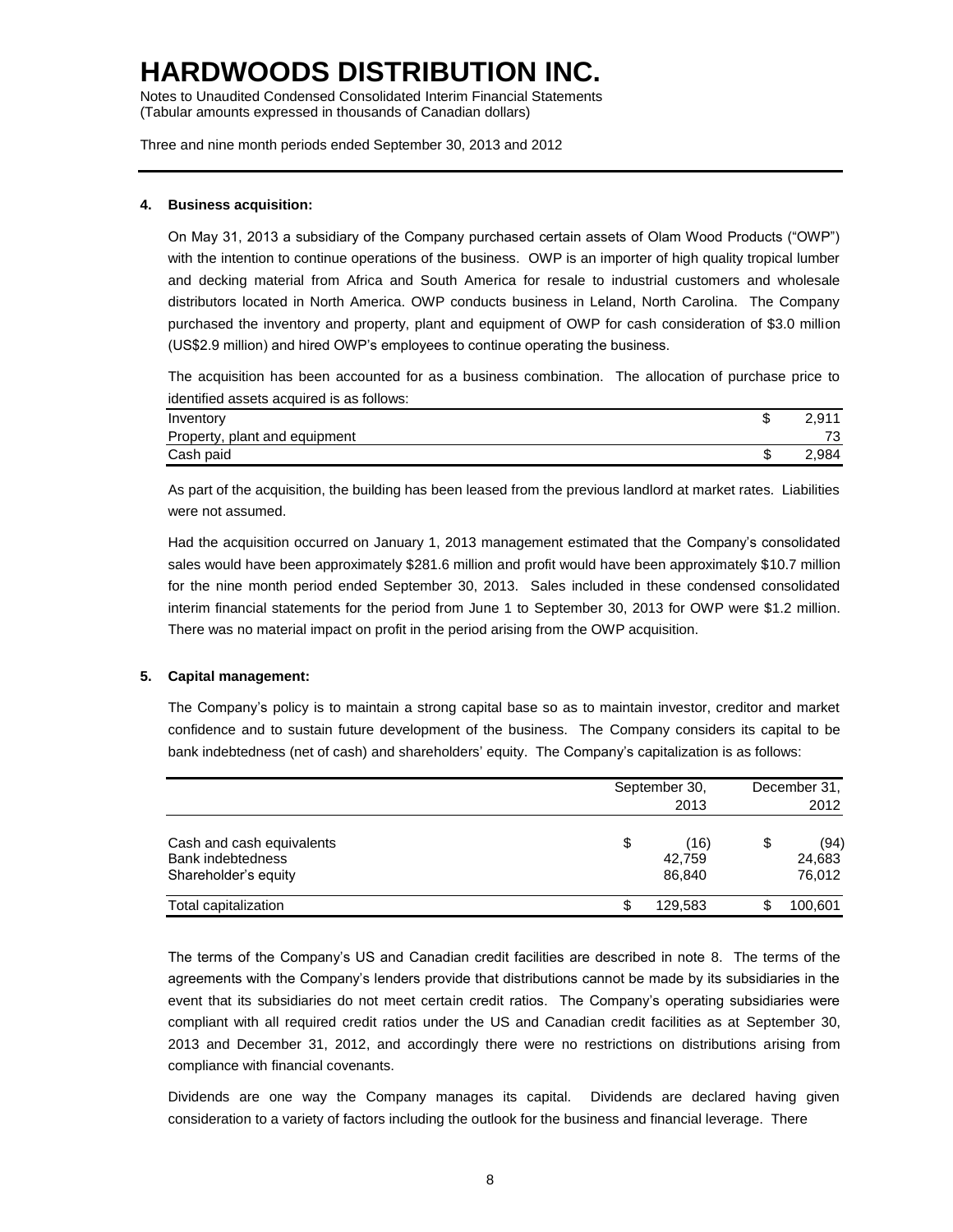Notes to Unaudited Condensed Consolidated Interim Financial Statements (Tabular amounts expressed in thousands of Canadian dollars)

Three and nine month periods ended September 30, 2013 and 2012

### **5. Capital management (continued):**

were no changes to the Company's approach to capital management during the three and nine month periods ended September 30, 2013.

On August 2, 2013, the Company declared a cash dividend of \$0.035 per common share to shareholders of record as of October 18, 2013. The dividend was paid to shareholders on October 31, 2013. On November 14, 2013, the Company declared a cash dividend of \$0.035 per common share to shareholders of record as of January 20, 2014, to be paid on January 31, 2014.

### **6. Accounts receivable:**

The following is a breakdown of the Company's current and long-term receivables and represents the Company's principal exposure to credit risk.

|                                                  | September 30, | December 31. |        |  |
|--------------------------------------------------|---------------|--------------|--------|--|
|                                                  | 2013          |              | 2012   |  |
| Trade accounts receivable - Canada               | \$<br>14,082  | \$           | 11,128 |  |
| Trade accounts receivable - United States        | 36,859        |              | 26,284 |  |
| Sundry receivable                                | 220           |              | 166    |  |
| Current portion of long-term receivables         | 390           |              | 260    |  |
|                                                  | 51,551        |              | 37,838 |  |
| Less:                                            |               |              |        |  |
| Allowance for credit loss                        | 5,023         |              | 3,078  |  |
|                                                  | \$<br>46,528  | \$           | 34,760 |  |
| Long-term receivables:                           |               |              |        |  |
| Employee housing loans                           | \$<br>378     | \$           | 382    |  |
| Customer notes                                   | 801           |              | 675    |  |
| Security deposits                                | 418           |              | 411    |  |
|                                                  | 1,597         |              | 1,468  |  |
| Less:                                            |               |              |        |  |
| Current portion, included in accounts receivable | 390           |              | 260    |  |
|                                                  | \$<br>1,207   | \$           | 1,208  |  |

The aging of trade receivables is:

|                                                                                | September 30, | 2013                              | December 31,<br>2012                    |
|--------------------------------------------------------------------------------|---------------|-----------------------------------|-----------------------------------------|
| Current<br>Past due 31 - 60 days<br>Past due 61 - 90 days<br>Past due 90+ days | \$            | 35.144<br>8,585<br>3,192<br>4,020 | \$<br>23,232<br>8,484<br>2,709<br>2,987 |
|                                                                                |               | 50.941                            | \$<br>37,412                            |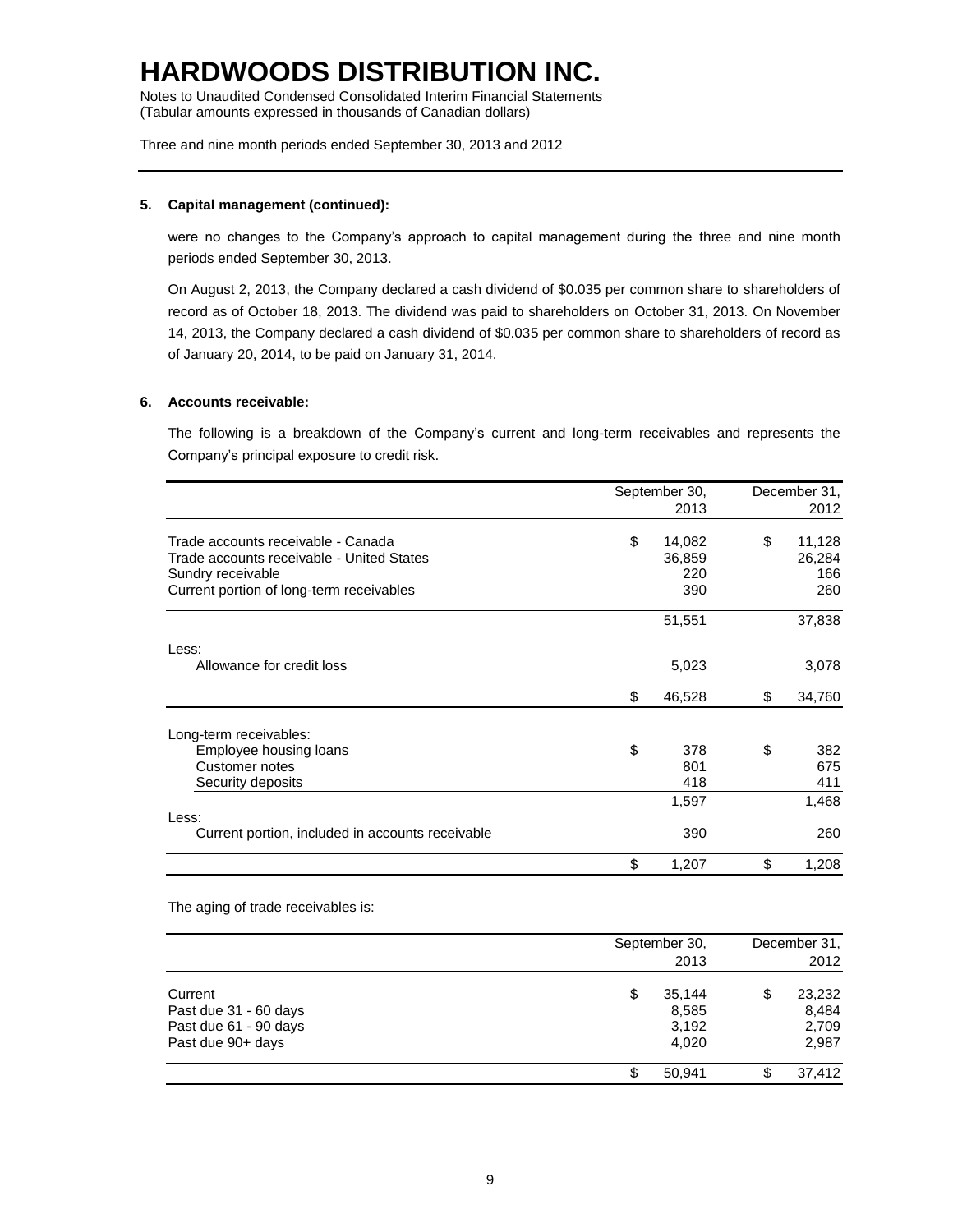Notes to Unaudited Condensed Consolidated Interim Financial Statements (Tabular amounts expressed in thousands of Canadian dollars)

Three and nine month periods ended September 30, 2013 and 2012

### **6. Accounts receivable (continued):**

The Company determines its allowance for doubtful accounts based on its best estimate of the net recoverable amount by customer account. Accounts that are considered uncollectable are written off. The total allowance at September 30, 2013 was \$5.0 million (December 31, 2012 - \$3.1 million). The amount of the allowance is considered sufficient based on the past experience of the business, the security the Company has in place for past due accounts, and management's regular review and assessment of customer accounts and credit risk.

Bad debt expense, net of recoveries, for the three month period ended September 30, 2013 was \$0.8 million being 0.8% of sales (three month period ended September 30, 2012 – \$0.6 million, being 0.7% of sales). For the nine month period ended September 30, 2013, net bad debt expense was \$1.6 million being 0.6% of sales (nine month period ended September 30, 2012 - \$0.9 million, being 0.4% of sales).

### **7. Inventories:**

|                                                        | September 30,<br>2013                    | December 31,<br>2012                     |
|--------------------------------------------------------|------------------------------------------|------------------------------------------|
| Lumber<br>Sheet goods<br>Specialty<br>Goods in-transit | \$<br>20,364<br>34,896<br>8,151<br>6,742 | \$<br>15,394<br>25,607<br>5,249<br>4,866 |
|                                                        | 70,153<br>Ф                              | \$<br>51,116                             |

Inventory related expenses are included in the condensed consolidated statement of comprehensive income as follows:

|                                               | Three months<br>ended<br>September 30. | Three months Nine months<br>ended<br>September 30, September 30, September 30, |    | ended            |    | Nine months<br>ended |
|-----------------------------------------------|----------------------------------------|--------------------------------------------------------------------------------|----|------------------|----|----------------------|
|                                               | 2013                                   | 2012                                                                           |    | 2013             |    | 2012                 |
| Inventory write-downs                         | \$<br>209                              | \$<br>205                                                                      | S  | 495              | \$ | 529                  |
| Cost of inventory sold<br>Other cost of sales | \$<br>77,336<br>2,563                  | \$<br>63.278<br>2.536                                                          | \$ | 221,037<br>7.481 | \$ | 183,495<br>7,407     |
| Total cost of sales                           | \$<br>79.899                           | \$<br>65.814                                                                   | \$ | 228.518          | \$ | 190,902              |

### **8. Bank indebtedness:**

|                                                                                                                                                       | September 30, | December 31,<br>2012 |    |                  |
|-------------------------------------------------------------------------------------------------------------------------------------------------------|---------------|----------------------|----|------------------|
| Checks issued in excess of funds on deposit<br>Credit facility, Hardwoods LP<br>Credit facility, Hardwoods USLP<br>(September 30, 2013 - US\$ 33,975; | \$            | 278<br>7.476         | \$ | 127<br>5,693     |
| December 31, 2012 - US\$18,959)                                                                                                                       |               | 35,005<br>42.759     |    | 18,863<br>24.683 |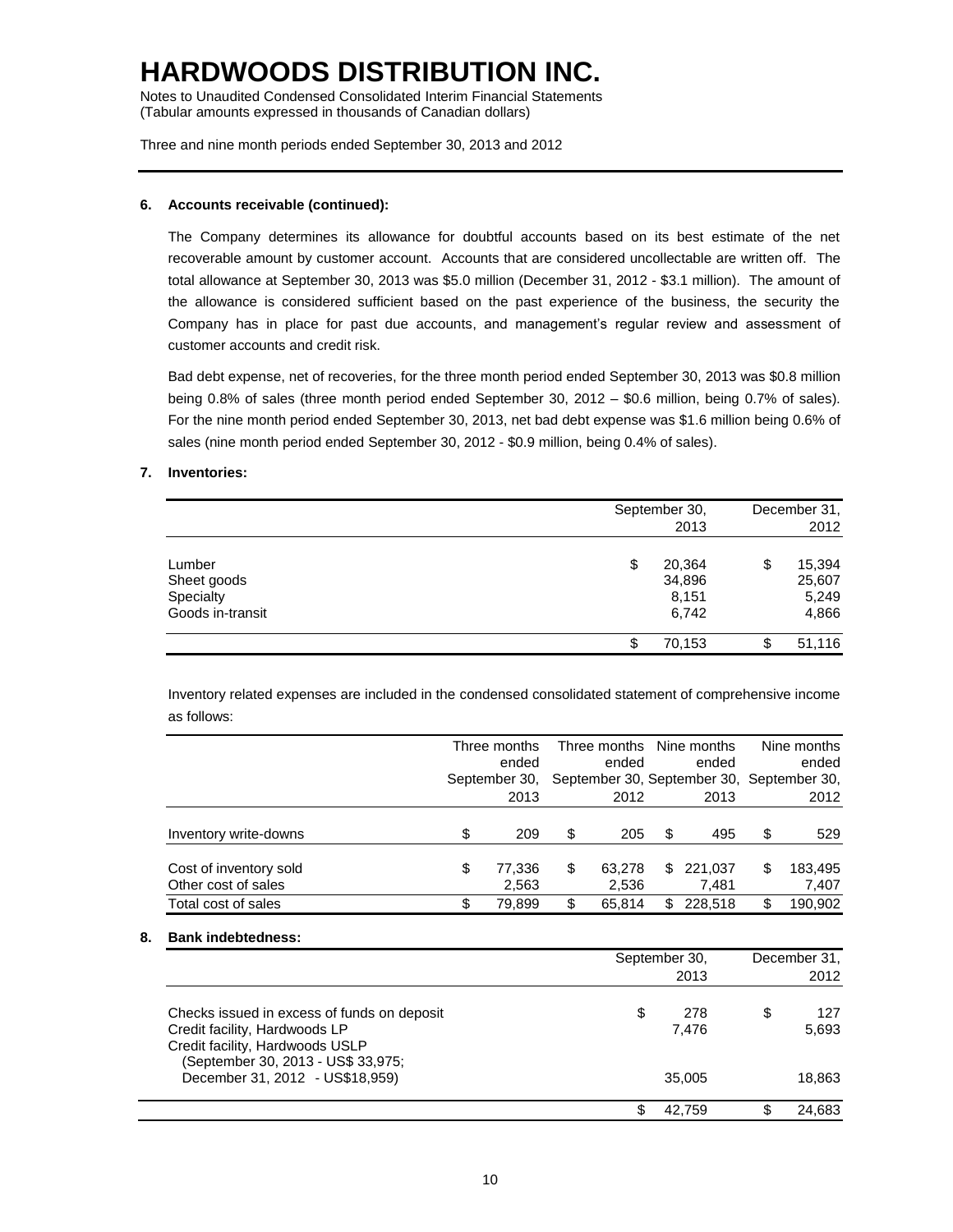Notes to Unaudited Condensed Consolidated Interim Financial Statements (Tabular amounts expressed in thousands of Canadian dollars)

Three and nine month periods ended September 30, 2013 and 2012

### **8. Bank indebtedness (continued):**

Bank indebtedness consists of checks issued in excess of funds on deposit and advances under operating lines of credit (the "Credit Facilities") available to subsidiaries of the Company, Hardwoods Specialty Products LP ("Hardwoods LP") and Hardwoods Specialty Product USLP ("Hardwoods USLP").

The Hardwoods LP Credit Facility, which has a maturity date of August 7, 2016, provides financing up to \$15.0 million. On February 15, 2013 the Hardwoods USLP Credit Facility was amended to increase the maximum borrowing available under the Credit Facility to US\$45.0 million and extend the maturity date to May 26, 2016. On May 31, 2013 the Hardwoods USLP Credit Facility was further amended to increase the maximum borrowing available under the Credit Facility to US \$50.0 million concurrently with completion of the OWP acquisition. Each facility is payable in full at maturity. The Credit Facilities are revolving credit facilities which the Company may terminate at any time without prepayment penalty. The Credit Facilities bear interest at a floating rate based on the Canadian or US prime rate (as the case may be), LIBOR or bankers' acceptance rates plus, in each case, an applicable margin. Letters of credit are also available under the Credit Facilities on customary terms for facilities of this nature. Commitment fees and standby charges usual for borrowings of this nature are payable.

The amount made available under the Credit Facility to Hardwoods LP from time to time is limited to the extent of 85% of the book value of accounts receivable and the lesser of 60% of the book value or 85% of appraised value of inventories with the amount based on inventories not to exceed 60% of the total amount to be available. Certain identified accounts receivable and inventories are excluded from the calculation of the amount available under the Credit Facility. Hardwoods LP is required to maintain a fixed charge coverage ratio (calculated as the ratio of EBITDA less cash taxes less capital expenditures less distributions, divided by interest plus principal payments on capital lease obligations) of not less than 1.1 to 1. However, this covenant does not apply so long as the unused availability under the credit line is in excess of \$2.0 million. At September 30, 2013, the Hardwoods LP credit facility has unused availability of \$7.5 million, before checks issued in excess of funds on deposit of \$0.3 million (December 31, 2012 - \$7.6 million, checks issued in excess of funds on deposit - nil).

The amount to be made available under the Credit Facility to Hardwoods USLP from time to time is limited to the extent of 85% of the book value of certain accounts receivable and 55% of the book value of inventories (with certain accounts receivable and inventory being excluded). Hardwoods USLP is required to maintain a fixed charge coverage ratio (calculated as EBITDA less cash taxes less capital expenditures, divided by interest plus distributions) of 1.0 to 1. This covenant of the Hardwoods USLP Credit Facility does not need to be met, however, when the unused availability under the credit facility is in excess of US\$2.5 million. At September 30, 2013, the Hardwoods USLP credit facility has unused availability of \$15.1 million (US\$14.6 million), before checks issued in excess of funds on deposit of \$nil (December 31, 2012 - \$11.0 million (US\$11.1 million), before checks issued in excess of funds on deposit of \$0.1 million (US\$0.1 million)).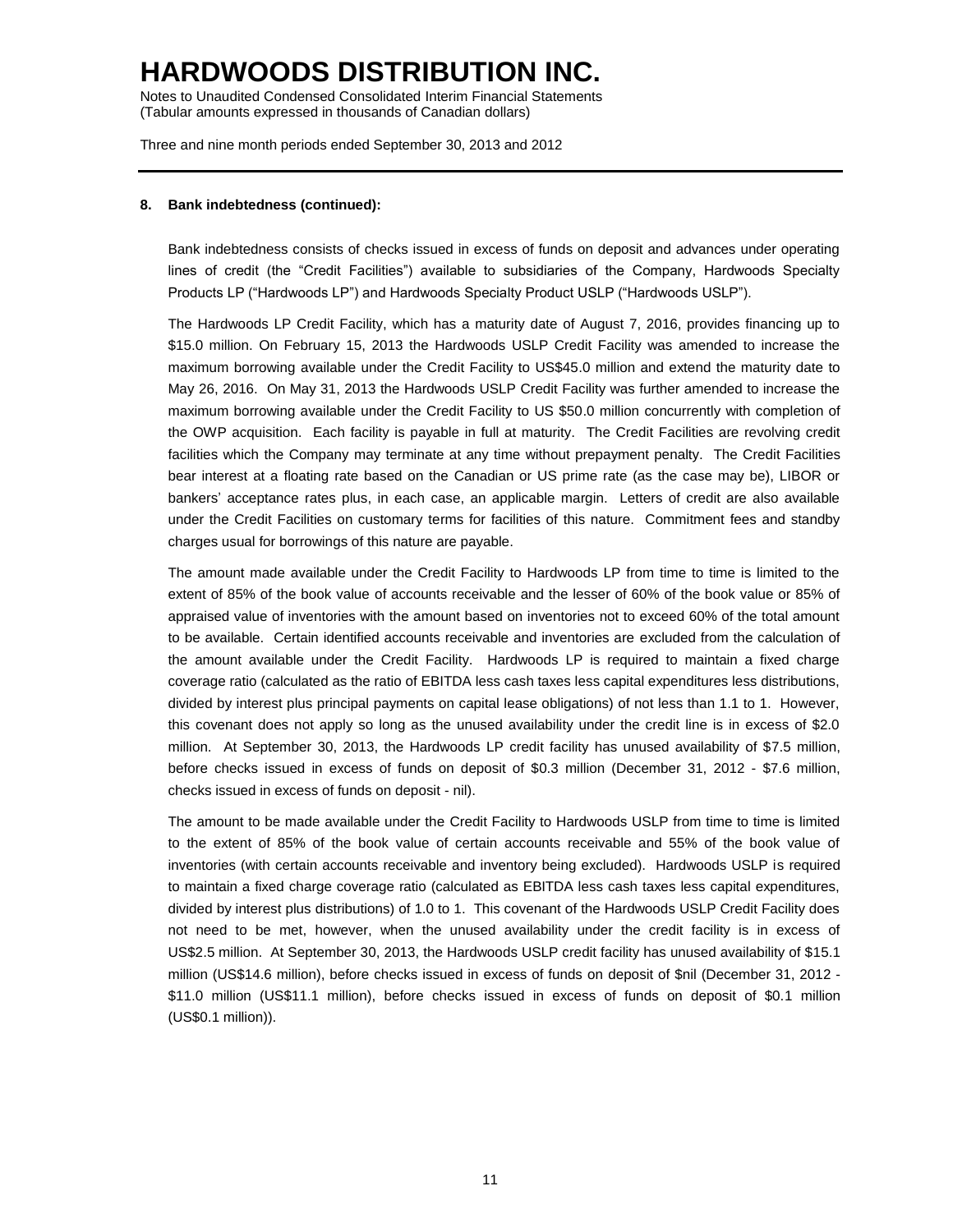Notes to Unaudited Condensed Consolidated Interim Financial Statements (Tabular amounts expressed in thousands of Canadian dollars)

Three and nine month periods ended September 30, 2013 and 2012

#### **9. Leases:**

(a) Finance leases as lessee:

Subsidiaries of the Company lease vehicles with terms ranging from 18 to 36 months. The Company and its subsidiaries have determined that these vehicle leases are considered finance leases and are recorded on the statement of financial position.

Finance lease liabilities are payable as follows:

|                                                                  | Within    |   | One to     |    |              |
|------------------------------------------------------------------|-----------|---|------------|----|--------------|
| Minimum lease payments due                                       | one year  |   | five years |    | Total        |
| September 30, 2013:<br>Future minimum lease payments<br>Interest | 899<br>80 | S | 981<br>41  | \$ | 1,880<br>121 |
| Present value of minimum payments                                | 819       | S | 940        | S  | 1.759        |
|                                                                  |           |   |            |    |              |

The present value of the lease payments is calculated using the interest rate implicit in the lease as required by IAS 17, "Leases".

(b) Operating leases as lessee:

At September 30, 2013, the Company's subsidiaries are obligated under various operating leases, mainly building leases, which require future minimum rental payments as follows:

| Minimum lease payments due                                 | Within<br>one year | One to<br>five years | After<br>five years      | Total  |
|------------------------------------------------------------|--------------------|----------------------|--------------------------|--------|
|                                                            |                    |                      |                          |        |
| Minimum lease payments due:<br>September 30, 2013          | 5.542              | \$ 7.556             | 110                      | 13.208 |
| Minimum sublease revenue receivable:<br>September 30, 2013 | 72                 |                      | $\overline{\phantom{0}}$ | 72     |

### **10. Share Capital:**

(a) Share capital:

At September 30, 2013, the authorized share capital of the Company comprised an unlimited number of common shares without par value ("Shares"). A continuity of the Shares is as follows:

|                                                     | Shares     | Total  |
|-----------------------------------------------------|------------|--------|
| Balance at September 30, 2013 and December 31, 2012 | 16.394.490 | 44.762 |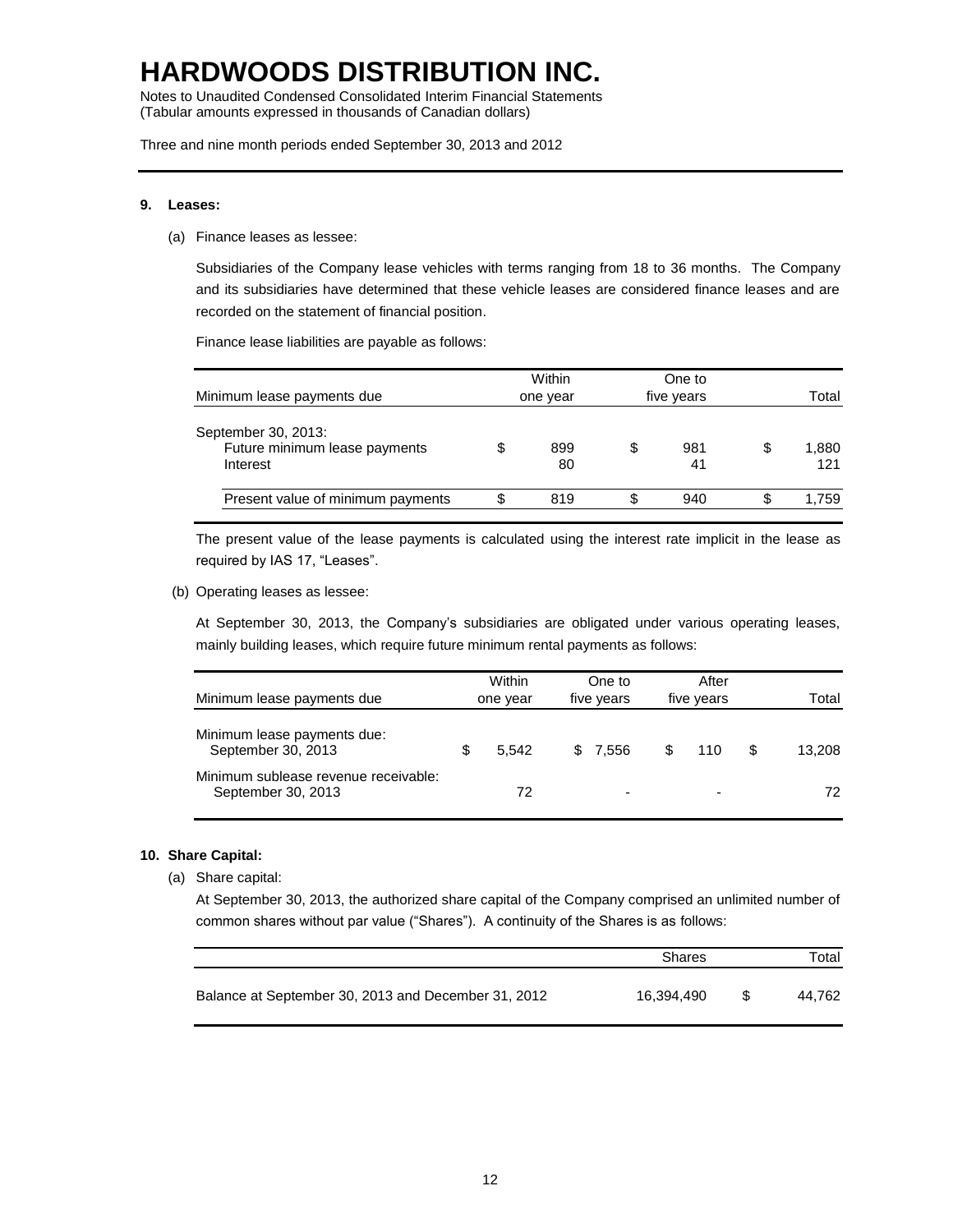Notes to Unaudited Condensed Consolidated Interim Financial Statements (Tabular amounts expressed in thousands of Canadian dollars)

Three and nine month periods ended September 30, 2013 and 2012

#### **10. Share Capital (continued):**

(b) Long Term Incentive Plan ("LTIP"):

A continuity of the LTIP Shares outstanding is as follows:

|                                      | <b>Performance Shares</b> | <b>Restricted Shares</b> |
|--------------------------------------|---------------------------|--------------------------|
|                                      |                           |                          |
| Balance at December 31, 2012         | 41.680                    | 149.145                  |
| LTIP shares issued during the period | 13.569                    | 48.182                   |
| Balance at September 30, 2013        | 55.249                    | 197.327                  |

No LTIP shares became fully vested in the three or nine month periods ended September 30, 2013. Non-cash LTIP compensation expense of \$111,630 was recognized in the condensed consolidated interim statement of comprehensive income for the three month period ended September 30, 2013 (three month period ended September 30, 2012 – \$124,953) and \$310,596 for the nine month period ended September 30, 2013 (nine month period ended September 30, 2012 - \$339,048).

### (c) Weighted average shares:

The calculation of basic and fully diluted profit per share is based on the profit for the three and nine month periods ended September 30, 2013 of \$3.8 million (2012 – \$1.7 million) and \$11.4 million (2012 - \$5.3 million), respectively. The weighted average number of common shares outstanding is as follows:

|                                           | Three months  |            | Three months Nine months | Nine months                               |
|-------------------------------------------|---------------|------------|--------------------------|-------------------------------------------|
|                                           | ended         | ended      | ended                    | ended                                     |
|                                           | September 30, |            |                          | September 30, September 30, September 30, |
|                                           | 2013          | 2012       | 2013                     | 2012                                      |
| Issued ordinary shares at                 |               |            |                          |                                           |
| beginning of period                       | 16,394,490    | 16,176,087 | 16,394,490               | 16,095,343                                |
| Effect of shares issued during the period |               |            |                          |                                           |
| Pursuant to long-term incentive plan      |               |            |                          | 53,928                                    |
| Weighted average common shares - basic    | 16.394.490    | 16,176,087 | 16.394.490               | 16,149,271                                |
| Effect of dilutive securities:            |               |            |                          |                                           |
| Long-term incentive plan                  | 223,726       | 264,832    | 206,030                  | 212,967                                   |
| Weighted average common                   |               |            |                          |                                           |
| shares - diluted, at September 30         | 16,618,216    | 16,440,919 | 16,600,520               | 16.362.238                                |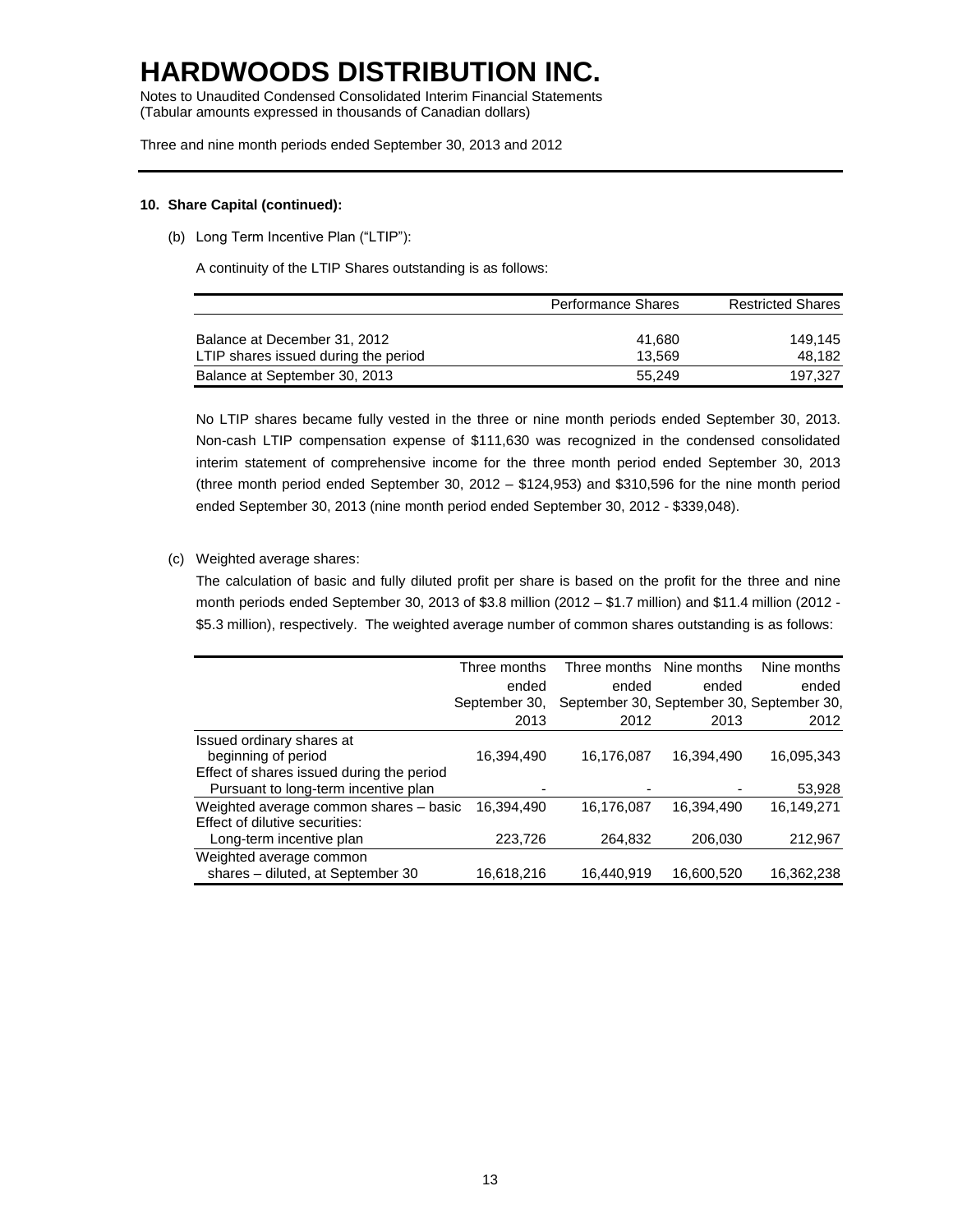Notes to Unaudited Condensed Consolidated Interim Financial Statements (Tabular amounts expressed in thousands of Canadian dollars)

Three and nine month periods ended September 30, 2013 and 2012

### **11. Finance income and expense:**

|                                        |             | Three months  | Three months     | Nine months   | Nine months                               |
|----------------------------------------|-------------|---------------|------------------|---------------|-------------------------------------------|
|                                        |             | ended         | ended            | ended         | ended                                     |
|                                        |             | September 30, |                  |               | September 30, September 30, September 30, |
|                                        | <b>Note</b> | 2013          | 2012             | 2013          | 2012                                      |
| Finance expense:                       |             |               |                  |               |                                           |
| Interest on bank indebtedness          | 8           | \$<br>(312)   | \$<br>$(219)$ \$ | $(790)$ \$    | (569)                                     |
| Accretion of finance lease obligation  | 9           | (26)          | (20)             | (70)          | (61)                                      |
| Write off of uncollectible interest    |             |               |                  |               |                                           |
| on trade receivables                   |             |               |                  |               | (46)                                      |
| Foreign exchange losses                |             | (166)         | (447)            |               | (412)                                     |
| Total finance expense                  |             | (504)         | (686)            | (860)         | (1,088)                                   |
| Finance income:                        |             |               |                  |               |                                           |
| Interest on trade receivables,         |             |               |                  |               |                                           |
| customer notes, and employee loans     | 6           | 132           | 109              | 373           | 309                                       |
| Reversal of write off of uncollectible |             |               |                  |               |                                           |
| interest on trade receivables          |             |               | 3                |               |                                           |
| Foreign exchange gain                  |             |               |                  | 384           |                                           |
| Total finance income                   |             | 132           | 112              | 757           | 309                                       |
| Net finance costs                      |             | \$<br>(372)   | \$<br>(574)      | (103) \$<br>S | (779)                                     |

### **12. Segment reporting:**

Information about geographic areas is as follows:

|                                  | Three months |               | Three months Nine months |                                           |      |               | Nine months |              |  |
|----------------------------------|--------------|---------------|--------------------------|-------------------------------------------|------|---------------|-------------|--------------|--|
|                                  | ended        |               |                          | ended                                     |      | ended         |             | ended        |  |
|                                  |              | September 30, |                          | September 30, September 30, September 30, |      |               |             |              |  |
|                                  |              | 2013          |                          | 2012                                      |      | 2013          |             | 2012         |  |
| Revenue from external customers: |              |               |                          |                                           |      |               |             |              |  |
| Canada                           | \$           | 24,812        | \$                       | 22,673                                    | - \$ | 71,856        | \$          | 67,370       |  |
| <b>United States</b>             |              | 72,734        |                          | 57,189                                    |      | 208,290       |             | 164,584      |  |
|                                  | \$           | 97,546        | \$                       | 79,862                                    | S.   | 280,146       | \$          | 231,954      |  |
|                                  |              |               |                          |                                           |      |               |             |              |  |
|                                  |              |               |                          |                                           |      | September 30, |             | December 31, |  |
|                                  |              |               |                          |                                           |      | 2013          |             | 2012         |  |
| Non-current assets:              |              |               |                          |                                           |      |               |             |              |  |
| Canada                           |              |               |                          | \$                                        |      | 1,159         | \$          | 1,001        |  |
| <b>United States</b>             |              |               |                          |                                           |      | 6,287         |             | 5,508        |  |
|                                  |              |               |                          | \$                                        |      | 7,446         | \$          | 6,509        |  |

(1) Excludes financial instruments and deferred income taxes